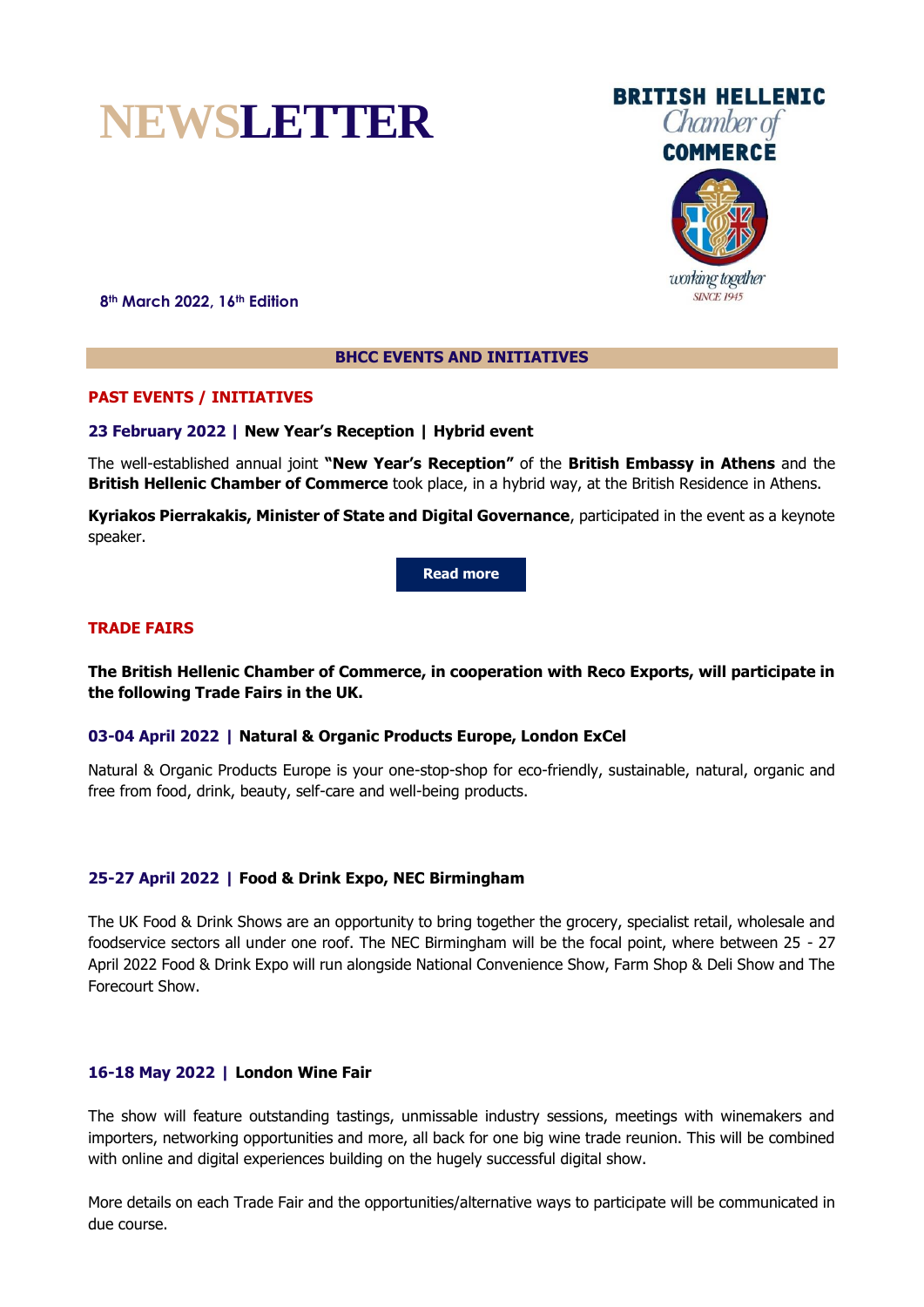#### **BHCC MEMBERS' SECTION**

# **KOTSOVOLOS |** CSR ACTIVITY



#### **«Τεχνολογία Χωρίς Εμπόδια»**

Η Κωτσόβολος με το πρόγραμμα «Τεχνολογία Χωρίς Εμπόδια» επιδιώκει μια τεχνολογία προσβάσιμη σε όλους, διευκολύνοντας τα άτομα με αναπηρίες να έχουν μια καλύτερη ζωή. Η μεγιστοποίηση της πρόσβασης αφορά, τόσο τον φυσικό, όσο και τον ψηφιακό κόσμο της Κωτσόβολος, καθώς και την ανάδειξη των προϊόντων τεχνολογίας, που διευκολύνουν την καθημερινότητα των ανθρώπων με αναπηρία.

**[Read more](https://texnologiaxwrisempodia.kotsovolos.gr/)**

# **MarineTraffic |** PRESS RELEASE





# **Live vessel values now available on MarineTraffic**

MarineTraffic, the world's leading provider of ship tracking information and maritime analytics, has partnered with maritime data specialists Signal Ocean to provide vessel valuations on its platform. MarineTraffic users will now see Signal Ocean's estimated value of the ship when viewing the vessel's details.

This live and historical data, which is updated weekly, is derived from recent transactions and a sophisticated algorithm which takes in a range of data points including the vessel's age, shipyard built, size, equipment or refits. The service will initially be available for tankers >25,000 DWT and dry bulk carriers >20,000 DWT.

## **INTRODUCING OUR NEW MEMBERS**

Welcoming our new Members, who have joined the Chamber within February 2022:

- HOLMAN FENWICK WILLAN INTERNATIONAL, VASSOS, EXARCHOU & PARTNER LAW FIRM <https://www.hfw.com/Home>
- SACHAS & ASSOCIATES<http://www.bhcc.gr/business-index/835-sachas-associates>
- SPYRIDON IGNATIADIS<http://www.bhcc.gr/business-index/836-ignatiadis-spyridon>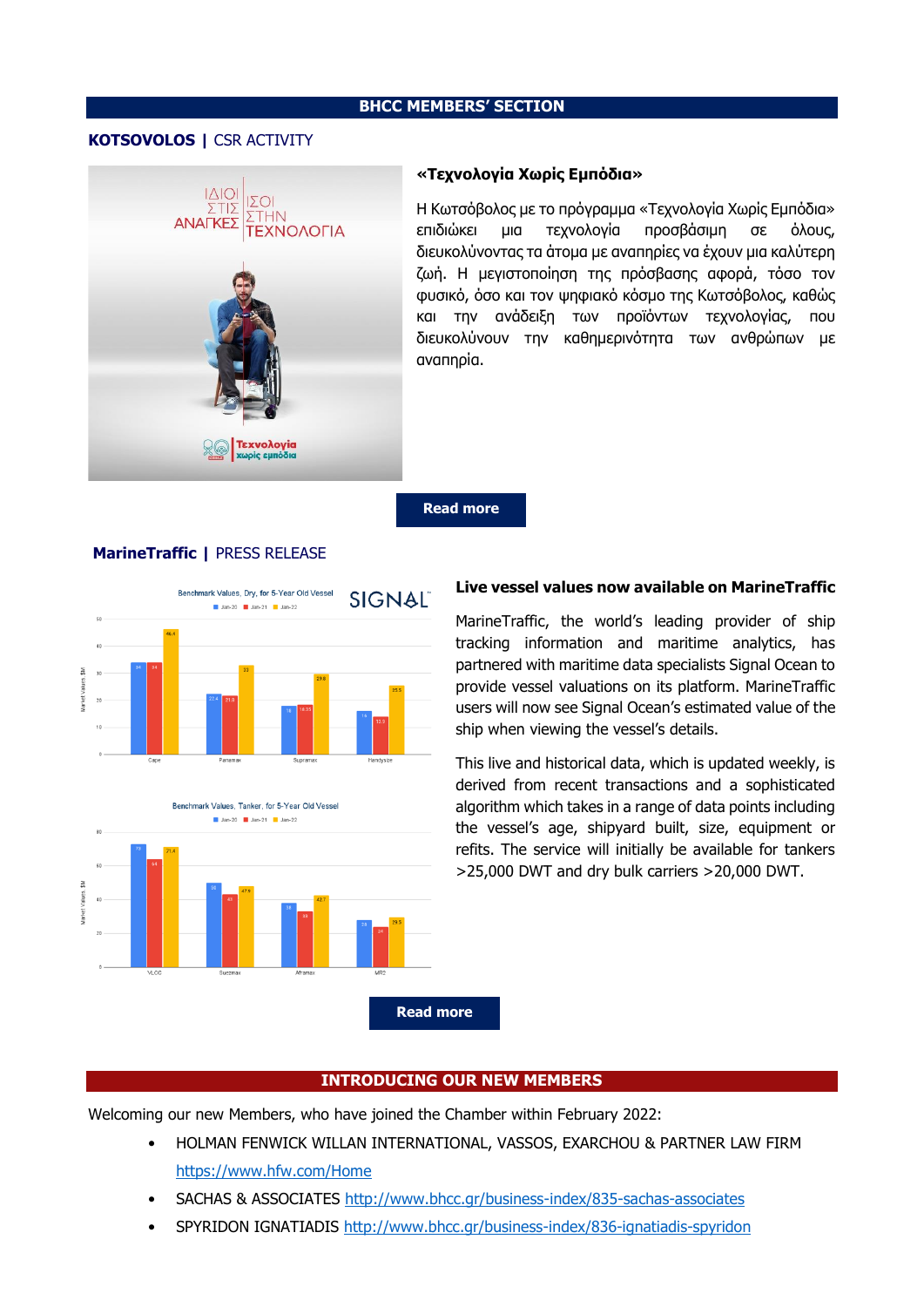## **GREEK GOVERNMENT**

#### **24 February 2022**

**Δήλωση του Πρωθυπουργού Κυριάκου Μητσοτάκη κατά την άφιξή του στην Έκτακτη Σύνοδο του Ευρωπαϊκού Συμβουλίου**

**[Read more](https://primeminister.gr/2022/02/24/28724)**

# **UK GOVERNMENT**

#### **Russian invasion of Ukraine: UK government response**

The UK and our allies condemn the Russian government's unprovoked and premeditated war against Ukraine.

**[Read more](https://www.gov.uk/government/topical-events/russian-invasion-of-ukraine-uk-government-response)**

#### **28 February 2022**

# **UK Statement on Further Economic Sanctions Targeted at the Central Bank of the Russian Federation**

Today the UK government has announced its intention to take further restrictive economic measures in response to the invasion of Ukraine by Russia, by targeting the Central Bank of the Russian Federation (CBR).

**[Read more](https://www.gov.uk/government/news/uk-statement-on-further-economic-sanctions-targeted-at-the-central-bank-of-the-russian-federation)**

#### **EUROPEAN COMMISSION**

## **01 March 2022**

**Speech by President von der Leyen at the European Parliament Plenary on the Russian aggression against Ukraine**



#### **27 February 2022**

**Statement by President von der Leyen on further measures to respond to the Russian invasion of Ukraine**

**[Read more](https://ec.europa.eu/commission/presscorner/detail/en/statement_22_1441)**

#### **UK GOVERNMENT - DEPARTMENT FOR INTERNATIONAL TRADE**

#### **14 February 2022**

#### **DIT announces top negotiating team for 2022**

The International Trade Secretary has confirmed the latest line-up of Chief Trade Negotiators.

**[Read more](https://www.gov.uk/government/news/dit-announces-top-negotiating-team-for-2022)**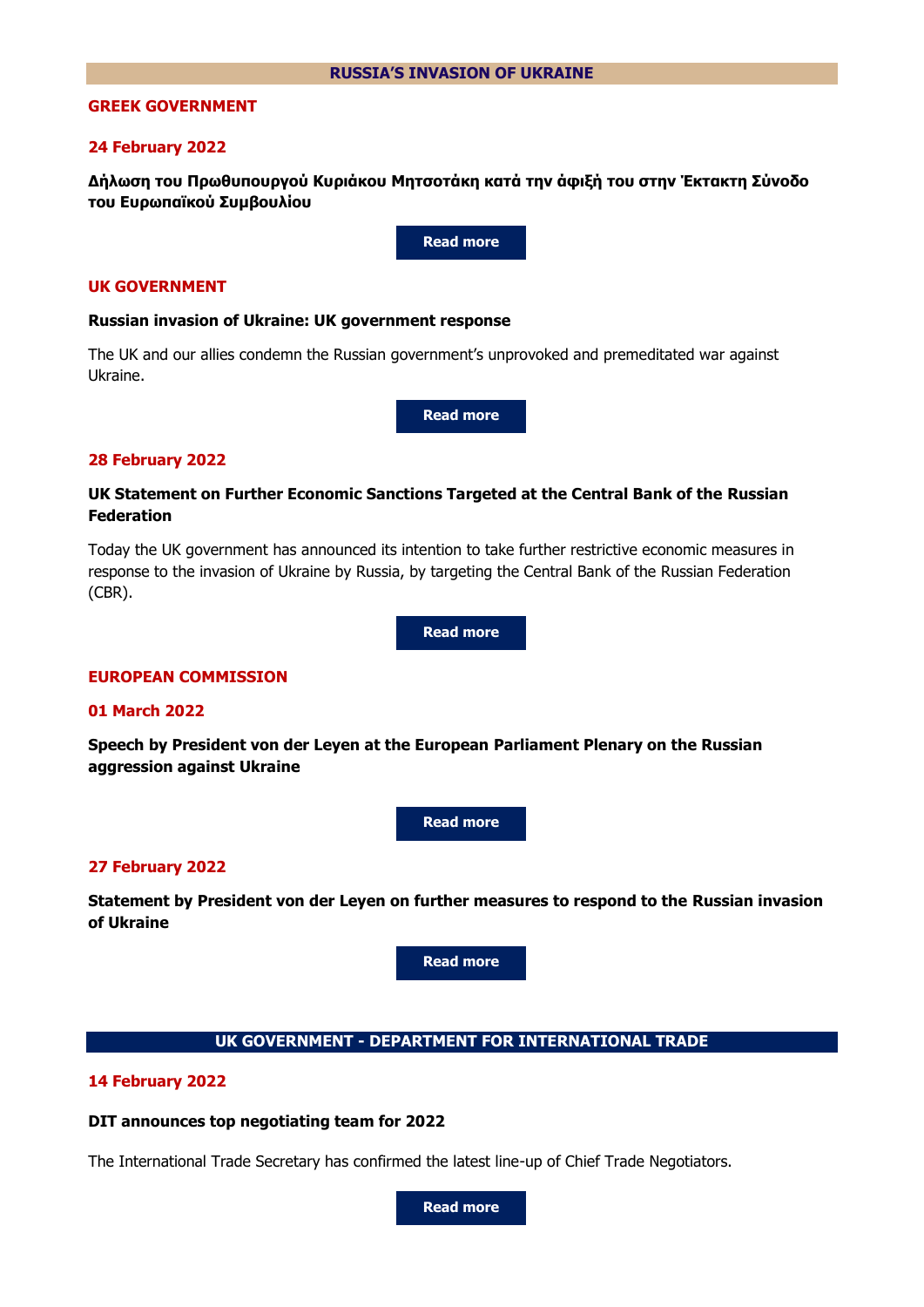# **21 February 2022**

**Σήμανση και διάθεση στην αγορά του Ηνωμένου Βασιλείου κρασιών προέλευσης ΕΕ**

**[Read more](https://agora.mfa.gr/infofiles-menu/infofile/79252)**

## **15 February 2022**

**Τάσεις 2022 στην αγορά ελαιολάδου του Ηνωμένου Βασιλείου**

**[Read more](https://agora.mfa.gr/infofiles-menu/infofile/79190)**

**EUROPEAN COMMISSION**

## **10 February 2022**

## **Winter 2022 Economic Forecast: Growth expected to regain traction after winter slowdown**

The Winter 2022 Economic Forecast projects that, following a notable expansion by 5.3% in 2021, the EU economy will grow by 4.0% in 2022 and 2.8% in 2023. Growth in the euro area is also expected at 4.0% in 2022, moderating to 2.7% in 2023. The EU as a whole reached its pre-pandemic level of GDP in the third quarter of 2021 and all Member States are projected to have passed this milestone by the end of 2022.

**[Read more](https://ec.europa.eu/commission/presscorner/detail/en/ip_22_926)**

**BREXIT NEWS & UPDATES**

# **UK GOVERNMENT - BREXIT UPDATES**

# **21 February 2022**

# **Joint statement on the meeting of the Withdrawal Agreement Joint Committee: 21 February 2022**

The UK Foreign Secretary and European Commission Vice-President gave a joint UK-EU statement on the Withdrawal Agreement Joint Committee 21 February meeting.

**[Read more](https://www.gov.uk/government/news/joint-statement-on-the-meeting-of-the-withdrawal-agreement-joint-committee-21-february-2022)**

## **11 February 2022**

## **UK-EU talks on the Northern Ireland Protocol: joint statement, 11 February 2022**

Foreign Secretary Liz Truss and European Commission Vice-President Maroš Šefčovič spoke about the need for progress on the Northern Ireland Protocol.

**[Read more](https://www.gov.uk/government/news/uk-eu-talks-on-the-northern-ireland-protocol-joint-statement-11-february-2022)**

# **31 January 2022**

## **The benefits of Brexit**

How the UK is capitalising on the benefits of Brexit.

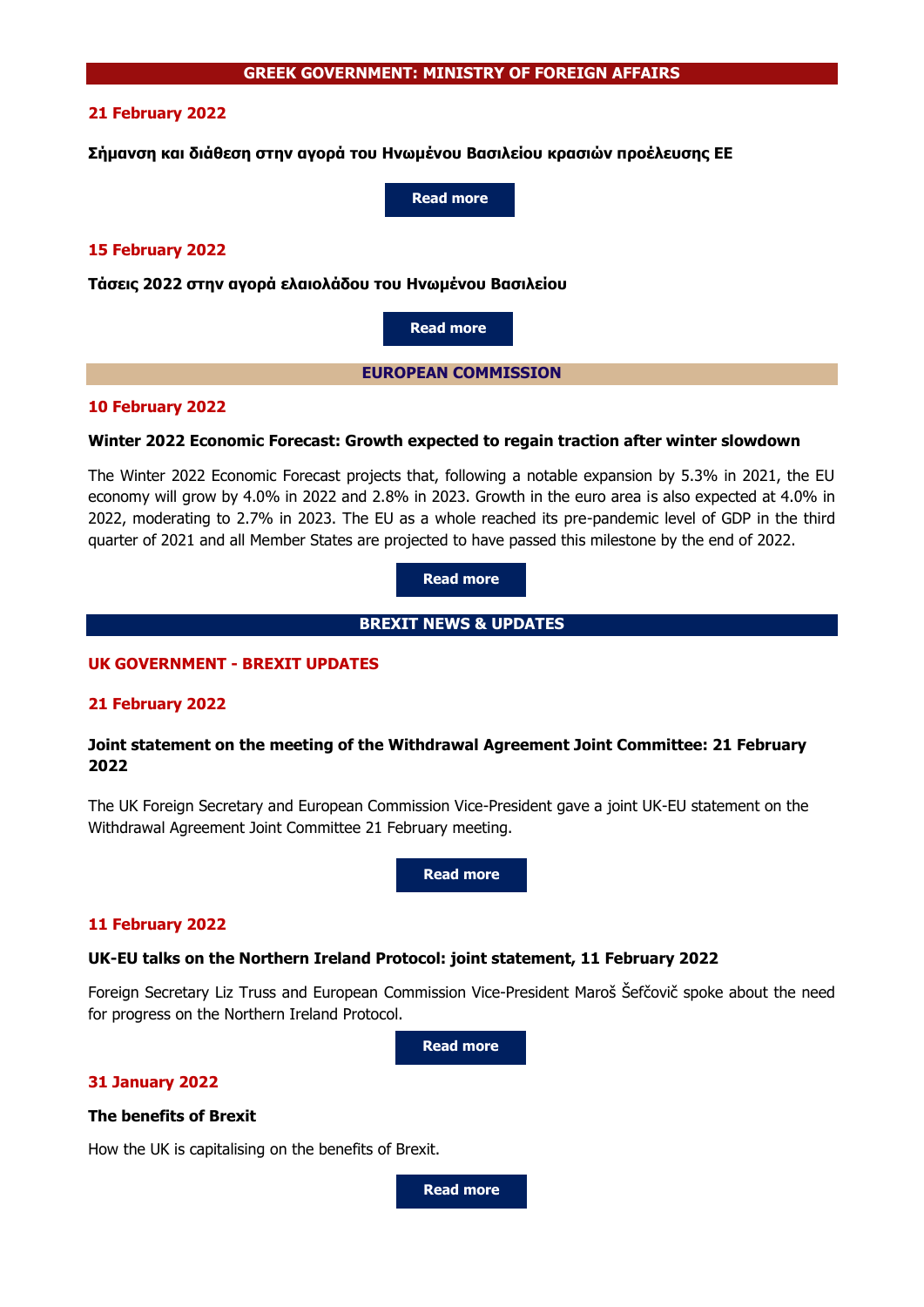**For more information on Brexit developments please visit** [https://www.gov.uk/transition,](https://www.gov.uk/transition) [https://ec.europa.eu/info/relations-united-kingdom\\_en](https://ec.europa.eu/info/relations-united-kingdom_en) and <https://brexit.gov.gr/>

# **UK GOVERNMENT AND BRITISH CHAMBERS OF COMMERCE (BCC) NEWS & UPDATES**

#### **UK GOVERNMENT NEWS & UPDATES**

#### **10 February 2022**

#### **Government to look at ways new high-tech materials could advance UK industry**

The government has launched a call for evidence to gather insight and shape the UK's approach to advanced materials.

**[Read more](https://www.gov.uk/government/news/government-to-look-at-ways-new-high-tech-materials-could-advance-uk-industry)**

#### **07 February 2022**

#### **Businesses encouraged to have their say on future of customs**

HM Revenue and Customs (HMRC) has published a call for evidence and is inviting businesses, traders, and the public to feedback on the customs system.

**[Read more](https://www.gov.uk/government/news/businesses-encouraged-to-have-their-say-on-future-of-customs)**

## **04 February 2022**

#### **HMRC late payment interest rates to be revised after Bank of England increases base rate**

HMRC interest rates for late payments will be revised following the Bank of England interest rate rise to 0.50%.

**[Read more](https://www.gov.uk/government/news/hmrc-late-payment-interest-rates-to-be-revised-after-bank-of-england-increases-base-rate--2)**

#### **02 February 2022**

## **Government unveils levelling up plan that will transform UK**

Michael Gove to unveil the government's flagship Levelling Up White Paper, setting out a plan to transform the UK by spreading opportunity and prosperity to all parts of it.

Leveling up Executive Summary can be found **[here.](https://assets.publishing.service.gov.uk/government/uploads/system/uploads/attachment_data/file/1052046/Executive_Summary.pdf)**

**[Read more](https://www.gov.uk/government/news/government-unveils-levelling-up-plan-that-will-transform-uk)**

# **BRITISH CHAMBERS OF COMMERCE (BCC) NEWS & UPDATES**

#### **Update on Ukraine**

The invasion by Russia of Ukraine is an appalling act of aggression with terrible loss of life and displacement of potentially the largest number of people in Europe since World War II. The BCC understands that people across the Chamber Network and member companies will be upset by the consequences being witnessed each day.



The BCC offers a practical guide for firms with questions on trading in this region of the world and has put together a Q&A [available here](https://response.gv-c.com/Mail/Click/224?a=9FD815073CCBDBA35C18342AB5BC5365&r=3DC8A0987A997F2D85D4EF1316B171C9&v=) which may be useful.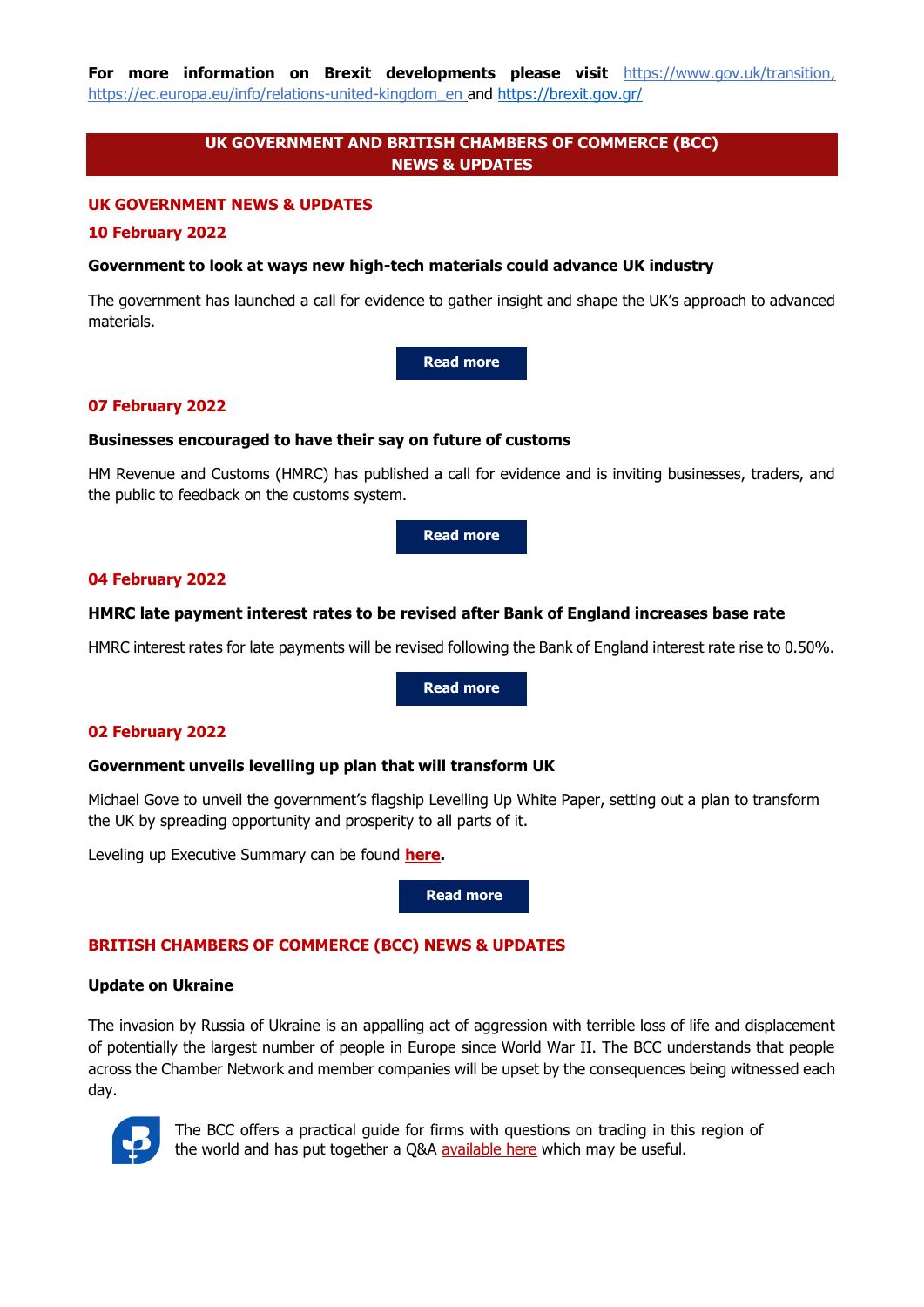

# **Monthly Economic Review - February 2022**

BCC recently published the BCC's [February Monthly](https://response.gv-c.com/Mail/Click/224?a=60145987F6EBB5901FC6F7943042C104&r=AC7C62C1E14A5A7A695B46D5A280995C&v=)  [Economic Review.](https://response.gv-c.com/Mail/Click/224?a=60145987F6EBB5901FC6F7943042C104&r=AC7C62C1E14A5A7A695B46D5A280995C&v=) This briefing is an analysis of the key domestic and international economic indicators for business.

This is available as a **PDF** or [Word](https://images.gv-c.com/216/Documents/5344/BCC_Monthly_Economic_Review_February_2022.docx) document.

# **17 February 2022**

## **BCC research finds little love for EU trade deal**

71% of exporters say that the EU trade deal is not enabling them to grow or increase sales. This was highlighted in [BCC research.](https://response.gv-c.com/Mail/Click/224?a=4712DD10992EDEE8A37C8928F8D2E061&r=AC7C62C1E14A5A7A695B46D5A280995C&v=)

## **09 February 2022**

## **BCC: PAC report highlights need for action on EU trade**

**[Read more](https://www.britishchambers.org.uk/news/2022/02/bcc-pac-report-highlights-need-for-action-on-eu-trade)**

# **03 February 2022**

## **Trade Timelines**

See BCC's **[Trade Timelines](https://response.gv-c.com/Mail/Click/224?a=31C60228F7EC3CF75599C00F37E9BD87&r=AC7C62C1E14A5A7A695B46D5A280995C&v=)** in the Trade Hub covering the main trade negotiations and key changes in UK trade with the EU and the Rest of the World in 2022.



## **BECOME A BHCC MEMBER**

If you wish to become a BHCC Member, please [click here.](http://www.bhcc.gr/membership/become-member)

# **CONTACT DETAILS**

To subscribe to our Newsletter and for more information and publication of articles, reports, press releases and/or interviews, please contact Mrs. Lina Dede, BHCC General Manager.

We are always interested in your views.

Send us an e-mail to [info@bhcc.gr](mailto:info@bhcc.gr) if you have any queries about this Newsletter or its content.